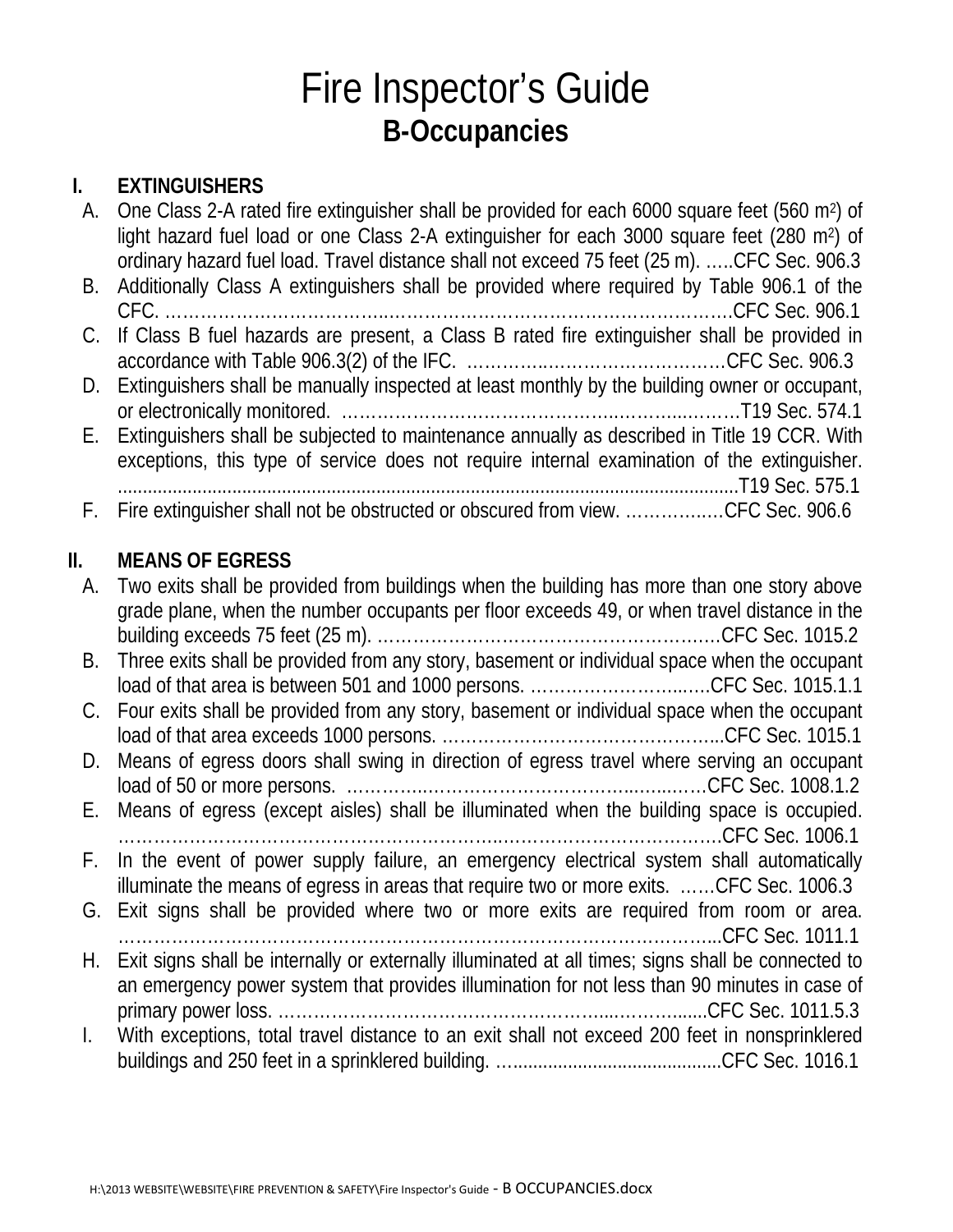# Fire Inspector's Guide **B-Occupancies (Continued)**

#### **MEANS OF EGRESS (CONTINUED)**

- J. Required corridors shall not be less than 44 inches (1120 mm) in width for required occupant capacity of 50 or more, and 36 inches (914 mm) for a required occupant capacity of less than 50. ………………………………………………………………………………….…CFC Sec. 1018.2
- K. Egress doors shall be readily operable from the egress side without the use of a key or special knowledge or effort.

Exception: The main exterior door or doors are permitted to be equipped with keyoperated locking devices from the egress side provided a sign is posted on the egress side stating "This door to remain unlocked when building is occupied". ……………………………………………………………………………….….CFC Sec. 1008.1.9

- L. Manually operated flush bolts or surface bolts are not permitted. ………CFC Sec. 1008.1.9.4
- M. Means of egress shall be continuously maintained free from obstructions. …CFC Sec. 1003.6 N. Where more than one exit or exit access door is required in a building, there shall be no dead
- end corridors more than 20 feet (6 mm) in length. ……………………………..CFC Sec. 1018.4
- O. Minimum clear aisle width shall not be less than 36 inches (914 mm). ……...CFC Sec. 1018.2
- P. The unlatching of any door shall not require more than one operation. ……CFC Sec. 1008.9.5 Q. Means of egress shall not pass through kitchens, storage rooms, closets or spaces used for
- similar purposes, or through rooms subject to locking. .................................CFC Sec. 1014.2

#### **III. HOUSEKEEPING**

- A. Storage of combustible materials in buildings shall be orderly, with storage separated from heating devices by distance or shielding so that ignition cannot occur………....CFC Sec. 315.2
- B. Combustible waste containers larger than 40 gallons (0.15 m<sup>3</sup>) shall be constructed of noncombustible material or approved combustible material and provided with a lid. ………………………………………………………….……………………………….CFC Sec. 304.3 C. Combustible waste containers larger than 1.5 cubic yards (1.15 m3) shall not be stored in buildings or placed within 5 feet (1524 mm) of combustible walls, openings or combustible roof eave lines. …………………………………………………..………………………...CFC Sec. 304.3 D. Materials susceptible to spontaneous ignition, such as oily rags, shall be stored in a listed disposal container. …………………………………………………………...........CFC Sec. 304.3 E. Combustible material shall not be stored in boiler rooms, mechanical rooms or electrical equipment rooms. ……………………………………………………………........CFC Sec. 315.2.3 F. Storage shall be maintained 2 feet (610 mm) or more below the ceiling in nonsprinklered areas of buildings or minimum of 18 inches (457 mm) below sprinkler deflectors in sprinklered areas of buildings. ………………………………………………………………….CFC Sec. 315.2.1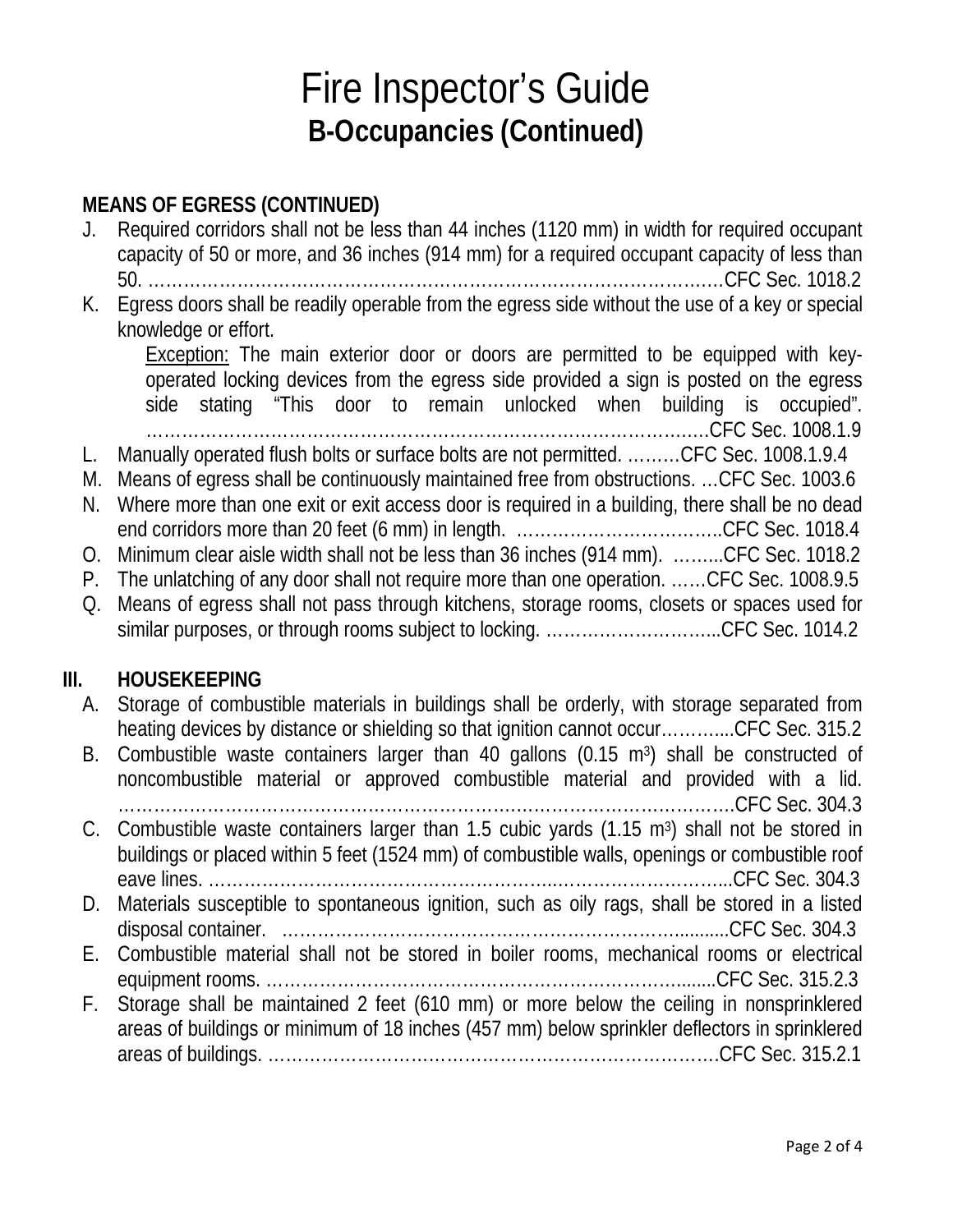# Fire Inspector's Guide **B-Occupancies (Continued)**

#### **IV. ELECTRICAL**

|    | A. Temporary wiring is allowed for a period not to exceed 90 days; such wiring is allowed for<br>longer periods for construction, remodeling or repair of buildings or equipment. |
|----|-----------------------------------------------------------------------------------------------------------------------------------------------------------------------------------|
|    |                                                                                                                                                                                   |
| В. | Extension cords and flexible cords shall not be used as a substitute for permanent wiring.                                                                                        |
|    |                                                                                                                                                                                   |
| C. | Multiplug adaptors, such as cube adaptors, unfused plug strips or other such devices not                                                                                          |
|    | complying with the California Electrical Code shall be prohibited. CFC Sec. 605.4                                                                                                 |
| D. | Relocatable power taps shall be permitted if of the grounded type, equipped with overcurrent                                                                                      |
|    |                                                                                                                                                                                   |
|    | E. Relocatable power taps shall be directly connected to a permanently installed receptacle.                                                                                      |
|    |                                                                                                                                                                                   |
| F. | Appliance cords and extensions cords shall be maintained in good condition without splices,                                                                                       |
|    |                                                                                                                                                                                   |
|    | G. Power taps and extension cords shall not be affixed to structures, extended through walls,                                                                                     |
|    | ceilings or floors, or under doors or floor covering, nor subject to physical impact.                                                                                             |
|    |                                                                                                                                                                                   |
| Н. | A working space of not less than 30 inches (762 mm) in width, 36 inches (914 mm) in depth                                                                                         |
|    | and 78 inches (1981 mm) in height shall be provided in front of electrical service equipment.                                                                                     |
|    | Storage is prohibited within the designated working space. CFC Sec. 605.3                                                                                                         |
|    |                                                                                                                                                                                   |

### **V. FLAMMABLE & COMBUSTIBLE LIQUIDS**

|    | A. An operational permit is required to conduct spraying or dipping operation utilizing flammable<br>or combustible liquids or the application of combustible powders. CFC Sec. 105.6.41 |
|----|------------------------------------------------------------------------------------------------------------------------------------------------------------------------------------------|
| В. | Spray finishing operations shall be conducted in a spray room, spray booth or limited spraying                                                                                           |
|    |                                                                                                                                                                                          |
|    | C. Storage of flammable and combustible liquids shall not exceed maximum amounts shown in                                                                                                |
|    |                                                                                                                                                                                          |
|    | D. Quantities of flammable and combustible liquids in excess of 10 gallons (38 L) used for                                                                                               |
|    | maintenance purposes and operation of equipment shall be stored in liquid storage cabinets.                                                                                              |
|    |                                                                                                                                                                                          |
|    | E. An operational permit is required for the storage, handling or use of more than 5 gallons (19L)                                                                                       |
|    | of flammable liquid indoors or 10 gallons (38 L) of flammable liquid outdoors.                                                                                                           |
|    |                                                                                                                                                                                          |
| F. | An operational permit is required for the storage, handling or use of more than 25 gallons                                                                                               |
|    | (95L) of combustible liquid indoors or 60 gallons (227 L) of combustible liquid outdoors.                                                                                                |
|    |                                                                                                                                                                                          |
|    |                                                                                                                                                                                          |
|    |                                                                                                                                                                                          |